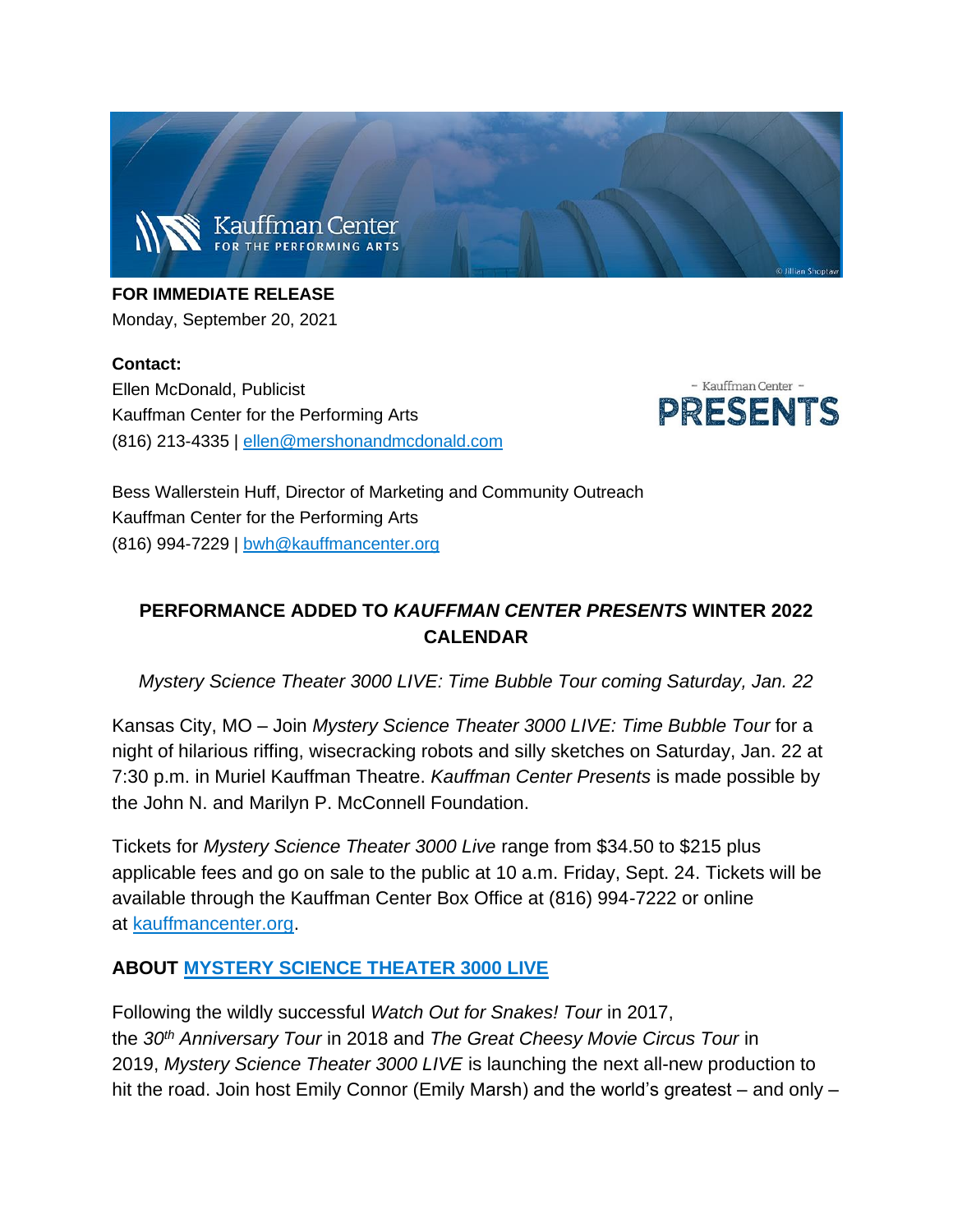movie riffing robots, Tom Servo (Conor McGiffin), Crow (Nate Begle) and GPC (Yvonne Freese), as they take you on an exhilarating rollercoaster ride through the film *Making Contact*, imposed by Mad Scientist, Mega-Synthia (Yvonne Freese). Now you can sit in the same theater with your favorite characters and experience this long-running comedy phenomenon in a universally acclaimed LIVE event.

THE FILM: *Making Contact* (1985) Appears to be a send up – or at least heavily references – every Spielberg movie ever made, including notes of *E.T., Poltergeist*, *The Goonies*, *Jaws*, *Close Encounters of the Third Kind* and just a pinch of *Lincoln*. Featuring animated toys in an overcrowded childhood during the '80s, complete with an evil ventriloquist dummy, and heavily branded IP at almost every turn. You'll have fun watching as Emily and the Bots try to make sense of it all. Shot on location in Germany.

# *KAUFFMAN CENTER PRESENTS* **SERIES SCHEDULE\***

The *Kauffman Center Presents* series features extraordinary and diverse artists from a variety of musical genres and performance styles. [Access to approved media photos for](https://e.wordfly.com/click?sid=MTc4XzE0NTQxXzEzMTExXzY3OTA&l=db06c89e-df05-ec11-a826-0050569d9d1d&utm_source=wordfly&utm_medium=email&utm_campaign=Release%3AMST3K&utm_content=version_A&sourceNumber=)  2021-2022 *[Kauffman Center Presents](https://e.wordfly.com/click?sid=MTc4XzE0NTQxXzEzMTExXzY3OTA&l=db06c89e-df05-ec11-a826-0050569d9d1d&utm_source=wordfly&utm_medium=email&utm_campaign=Release%3AMST3K&utm_content=version_A&sourceNumber=)* artists can be found here. Upcoming events include:

# **2021-2022** *Kauffman Center Presents* **events:**

- Thursday, September 30, 2021 Madeleine Peyroux & Paula Cole 7 p.m., Helzberg Hall
- Tuesday, October 26, 2021 Pink Martini featuring China Forbes 7:30 p.m., Muriel Kauffman Theatre
- Wednesday, October 27, 2021 Black Violin: Impossible Tour  $7:30$ p.m., Muriel Kauffman Theatre
- Saturday, October 30, 2021 Asleep at the Wheel  $-7:30$  p.m., Muriel Kauffman Theatre
- Sunday, October 31, 2021 Champions Of Magic 4 p.m., Muriel Kauffman Theatre
- Saturday, Jan. 22, 2022 *Mystery Science Theater 3000 LIVE: Time Bubble Tour* – 7:30 p.m., Muriel Kauffman Theatre
- Wednesday, Feb. 9, 2022 The Beach Boys  $7:30$  p.m., Muriel Kauffman Theatre
- Sunday, April 10, 2022 Frankie Valli & The Four Seasons 8 p.m., Muriel Kauffman Theatre·

*Look for more Kauffman Center Presents announcements coming soon.*